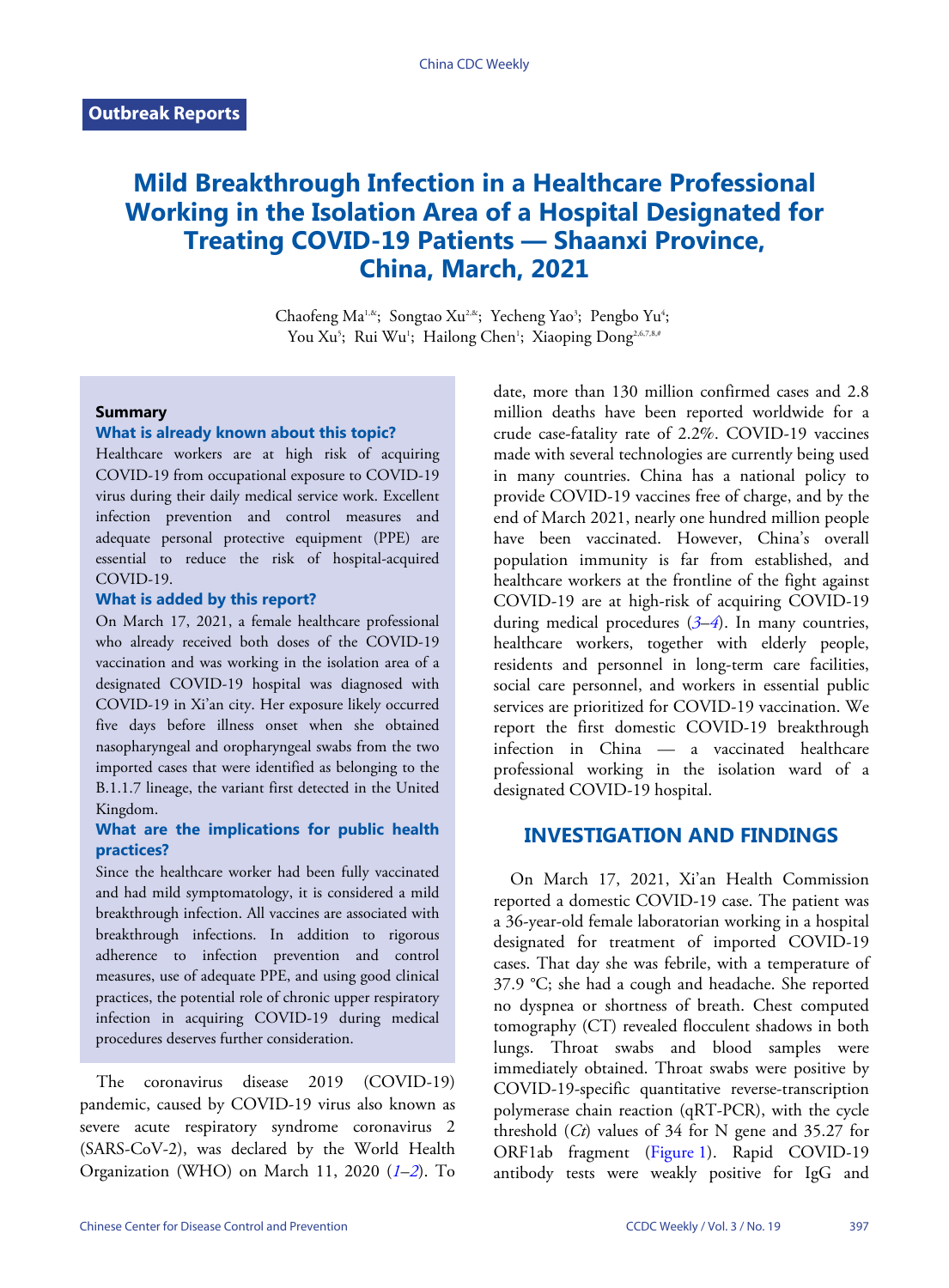negative for IgM. She was diagnosed as a confirmed COVID-19 case (regular type).

An epidemiological investigation was immediately launched. She had been healthy without fever or other relevant abnormalities during the 14 days before starting work in the isolation area on March 4. She had been vaccinated with inactivated COVID-19 vaccine (Beijing Institute of Biological Products Co. LTD) on December 30, 2020 and again on January 20, 2021. She and her 33 workmates were working in the isolation area for a 3-week period. She lived in the dormitory in an area separate from the isolation wards. She lived and shared a bathroom in the dormitory with one colleague. On March 2 and March 11, she tested negative for COVID-19 by qRT-PCR in the hospital's routine testing of staff. Her main work was obtaining throat swabs for COVID-19 cases in the isolation wards and conducting blood, urine, and feces testing in the isolation area's BSL-2 laboratory. She alternated every other day with another laboratorian for this work. Medical history review showed that she has chronic rhinitis and usually breathes by mouth when wearing a mask.

<span id="page-1-0"></span>After diagnosis, she was immediately transferred to

the isolation ward for medical treatment and observation. Her highest temperature was 37.2 °C, recorded on March 19. Her cough increased slightly. She described dry mouth and mildly decreased sense of smell. Rapid testing for COVID-19 virus antibody showed IgG positive and IgM weakly positive. Chemiluminescence assay for total COVID-19 virus antibody appeared strongly positive with a cutoff index (COI) of 1,368 [\(Figure 1\)](#page-1-0). On March 20, her temperature was normal, and her sense of smell improved slightly. Viral qRT-PCR was positive for N gene (*Ct*: 37) and negative for ORF1ab. Her temperature remained normal and all other symptoms disappeared in the following days. Her oxygen saturation was never below 98% and she never required supplemental oxygen. The patient remained in the isolation hospital due to weakly positive qRT-PCR. On April 9, she recovered and was discharged from the isolation ward.

Whole viral genome sequencing was conducted on an insolate from a throat swab specimen obtained on March 17. Due to the low viral load of the sample, sequences covering only 82% of the entire genome were obtainable. Sequence analysis revealed that the



FIGURE 1. Timeline of the patient's medical work, her clinical course, and her virological testing.

Abbreviations: PCR=polymerase chain reaction; Total Ab=Total antibody; IgG=Immunoglobulin G; IgM=immunoglobin M; ORF1ab=open reading frame 1ab gene; N=nucleocapsid gene; E=envelope gene; Temp=temperature; neg=negative; pos=positive.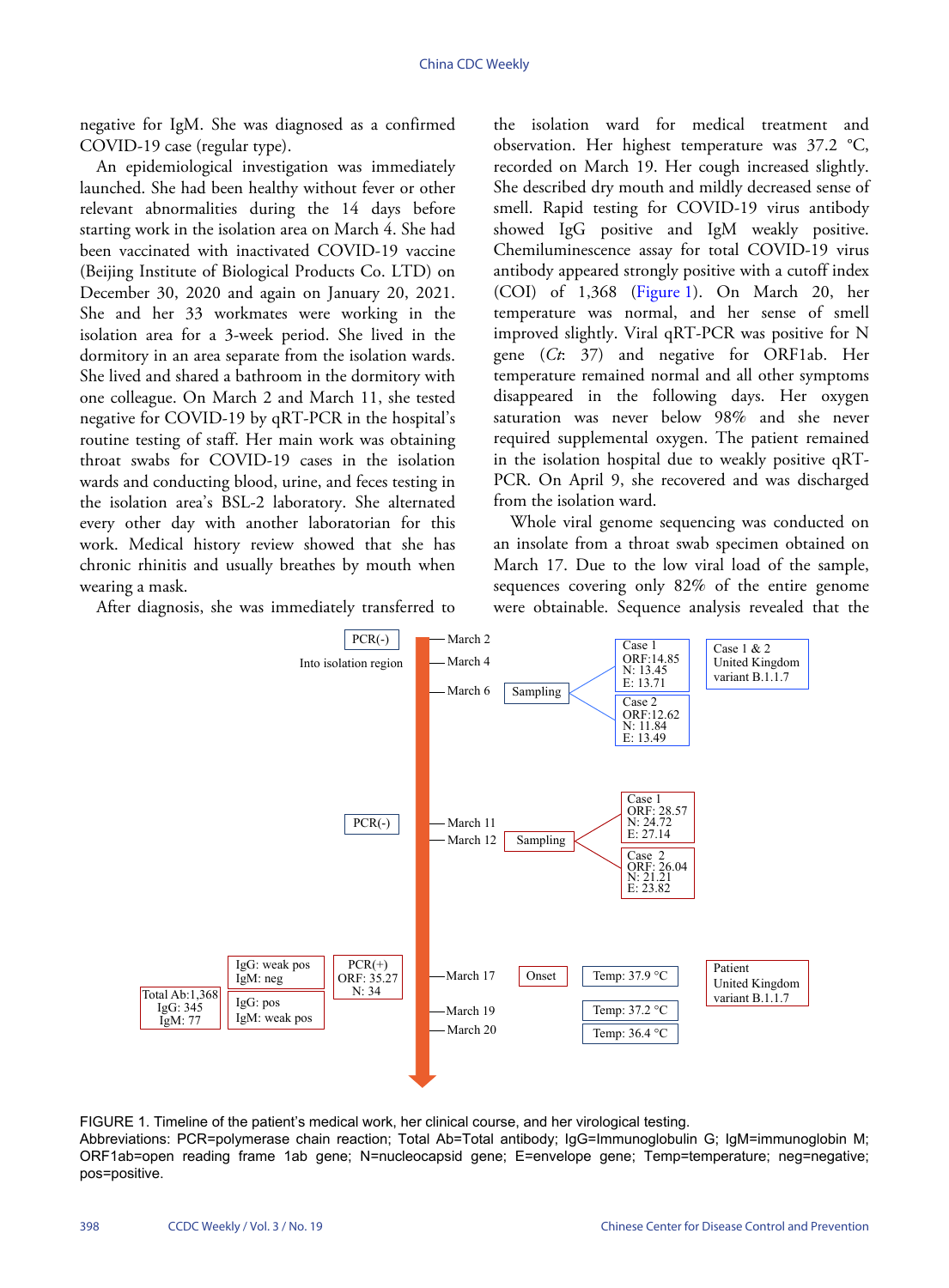virus was a COVID-19 variant B.1.1.7 lineage virus and that it had high homology with isolates from 2 COVID-19 patients in the isolation ward who had returned to China from Uzbekistan on March 5.

The patient had two close contacts with both of the returnees from Uzbekistan. With assistance from other nurses, she obtained nasopharyngeal swabs (left and right nares) and an oropharyngeal swab from each returnee on March 6 and again on March 12. As shown in [Figure 1](#page-1-0), the 2 returnees had strongly positive qRT-PCR test results, with *Ct* values of the 3 targeted genes ranging from 11.84 to 14.85 in the March 6 samples and from 21.21 to 28.57 in the March 12 samples. During interviews with her and her colleagues, she indicated that she was well trained in use of personal protective equipment (PPE) and conducted medical procedures precisely, according to standard operating procedures.

The 33 colleagues on her team were transferred to another designated hospital for quarantine. Three serial qRT-PCR tests, conducted between March 17 and March 19, were all negative. None of the team members became febrile or ill. Prior to working in the isolation are, all 33 staff had been vaccinated with the same type of inactivated COVID-19 vaccine; 30 staff completed 2-dose regimens, while 3 received only 1 dose due to personal reasons. Blood samples from all 33 staff were obtained on March 19 and the levels of COVID-19 virus total antibody, IgG, and IgM were [measured](#page-2-0) by chemiluminescence. As shown in [Figure 2,](#page-2-0) all 30 fully vaccinated staff were positive in total antibody with an average COI of 19.77 (ranging from 1.7 to 150.83) and positive in IgG with an average COI of 20.29 (ranging from 3.69 to 64.33). The 3 staff who received 1 dose of vaccine tested negative (COI<1.0) in total antibody; 2 of the 3 were also IgG negative; 15 of the 30 fully vaccinated individuals were positive in IgM, while the 3 recipients that received 1-dose were negative. On Day 6, 13, 20,

and 27 after quarantine, the 33 staff were tested again with qRT-PCR and all tested negative.

More than 3,000 healthcare workers and their family members were asked to stay at their work place or at home. All tested negative by qRT-PCR. Hundreds of environmental samples were obtained, including in the dormitory, isolation area, and other buildings of the hospital. Other than positive samples from the patient's room, all environmental samples were negative by qRT-PCR.

## **DISCUSSION**

This case is the first infection of a healthcare professional working in an isolation region of a designated COVID-19 hospital since March 2020. Based on viral sequencing, this laboratorian clearly acquired infection from hospitalized, imported COVID-19 cases. There was no outbreak of COVID-19 in Xi'an at the time, and the only domestic case reported since January was an imported case from Hebei Province who had been infected by a different strain of COVID-19 virus. Routine viral qRT-PCR testing before and 7 days after she entered the isolation area imply that it is extremely unlikely that she was infected outside of the isolation area. Due to a rapid and timely response, transmission into the community was prevented.

Based on the epidemiological investigation, we believe that the laboratorian was likely infected on March 12 when she obtained throat swabs for the 2 imported cases of COVID-19. She was negative by qRT-PCR on March 11, and on March 12, when she obtained swabs from the 2 returnees, both returnees had high viral loads of the B.1.1.7 variant. Simultaneously obtaining two nasopharyngeal swabs and one oropharyngeal swab is a high-risk procedure. People being sampled often sneeze or retch, expelling virus. The laboratorian's chronic rhinitis may have

<span id="page-2-0"></span>

FIGURE 2. Serological assays for COVID-19 virus antibody for the patient and her 33 colleagues (shown as close contacts). Antibody titers were measured with commercial chemiluminescence kits for COVID-19 virus. Cutoff index (COI) values are indicated on the Y-axis. (A) Total antibody (Total Ab); (B) Immunoglobulin G (IgG); (C) Immunoglobin M (IgM).